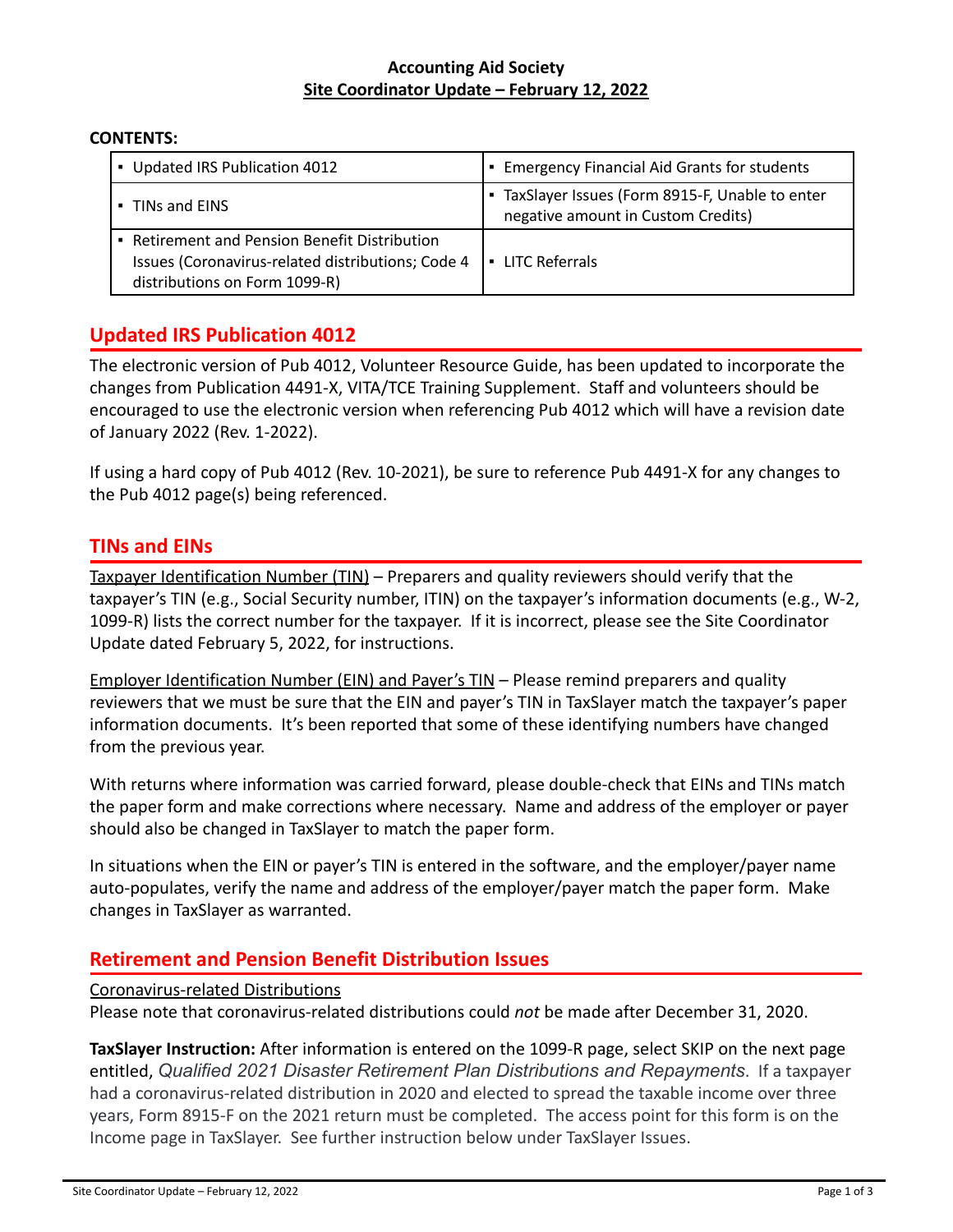### Form 1099-R, Distribution Code 4 in Box 7

Please review returns carefully with code 4 in Box 7 of Form 1099-R from a deceased spouse where entries were made in the Michigan section of TaxSlayer to get a retirement and pension benefits subtraction on Form 4884. It's unclear at this point if TaxSlayer is handling these returns properly. Please refer to instructions for Form 4884 in the MI-1040 instructions book for complete instruction on deceased spouse retirement benefits. Please contact us with any questions.

If there is a 1099-R, code 4 distribution from a deceased spouse, please add a Note in TaxSlayer indicating the year of birth and year of death for the deceased spouse, and name the Note, Deceased Spouse Info. This will allow us to more readily see and verify this information in future tax years.

# **Emergency Financial Aid Grants**

There is the potential that we will have students at the tax sites who have received emergency financial aid grants due to the COVID-19 pandemic. Please see the attached *Higher Education Emergency Grants Frequently Asked Questions*. The FAQs can also be accessed at the following link: <https://www.irs.gov/newsroom/higher-education-emergency-grants-frequently-asked-questions> .

These grants are not included in gross income. And a student does not reduce an amount of qualified tuition and related expenses by the amount of an emergency financial aid grant.

If a taxpayer's Form 1098-T, Tuition Statement, has an amount in Box 5 for scholarships or grants:

- Ask if they received an emergency financial aid grant under the CARES Act or other Act referenced in the FAQs due to the COVID-19 pandemic
- If they answer Yes or are unsure, you must (as always) look at the student's account statement from the school to determine qualified tuition and related expenses, and to review scholarships and grants
- Review the account statement to see if the grants listed are identifiable as qualifying emergency financial aid grants referenced in the FAQs. And to determine if they are included in the amount in Box 5

(We realize the FAQs state that the schools do not have to report these emergency grant amounts, but we suspect that the schools accounting systems may be set up to do so.)

▪ If there is any uncertainty, the student should be instructed to contact the school's Financial Aid office for clarification on the grant(s) received and on inclusion in Box 5 of Form 1098-T, before we can prepare the return.

## **TaxSlayer Issues**

Form 8915-F, Qualified Disaster Plan Retirement Distributions and Repayments – It is unclear at the time of this update if the form has been fully rolled out in TaxSlayer. It appears that line D of Form 8915-F should be checked on the form for the in-scope return described below; however, TaxSlayer does not have a checkbox for coronavirus disaster.

- In scope for VITA If the taxpayer had a coronavirus-related retirement distribution in 2020 and on Form 8915-E elected to spread the income over three years, Form 8915-F is used in 2021 to report the 1/3 ratable inclusion in income, and to show any repayments made up through the timely filing date of the tax return.
- In TaxSlayer, access Form 8915-F from the *Income* page. (**Do not** access it from the page that appears after you enter 1099-R information.)